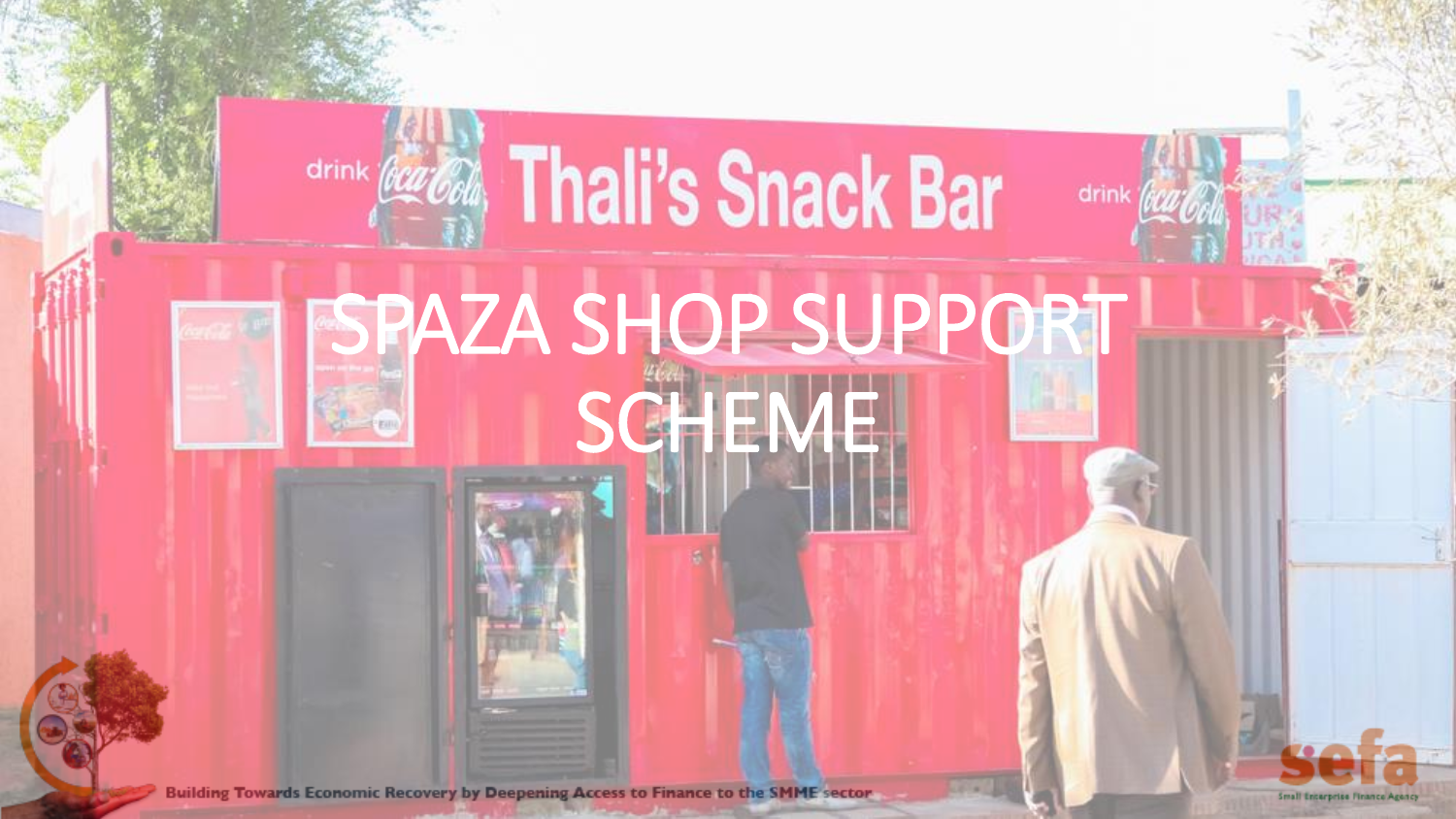## **SPAZA SHOP SUPPORT SCHEME**

#### **The financial package**

Maximum of R15 000 (70% - grant & 30% - loan)

#### **Loan Repayment Terms**

- Revolving credit
- 60 days interest free and thereafter minimum payment as per credit card rules
- Failure to settle the amount in 90 days will result in card being blocked

#### **Business development support**

- Networking or purchasing power (bulk buying)
- Coordinate and support bulk buying on a pre-approved basket of goods and distribution
- Business knowledge
- Provide basic book keeping and customer service training
- Facilitate for access to basic business tools
- Health and hygiene support
- Support to meet the health and occupational health and safety standards
- Legal compliance
- Facilitate for the licensing of owner-operated Spaza shops in accordance with the law CIPC, SARS and UIF registration

**Business banking account** 



Building Towards Economic Recovery by Deepening Access to Finance to the SMME sector